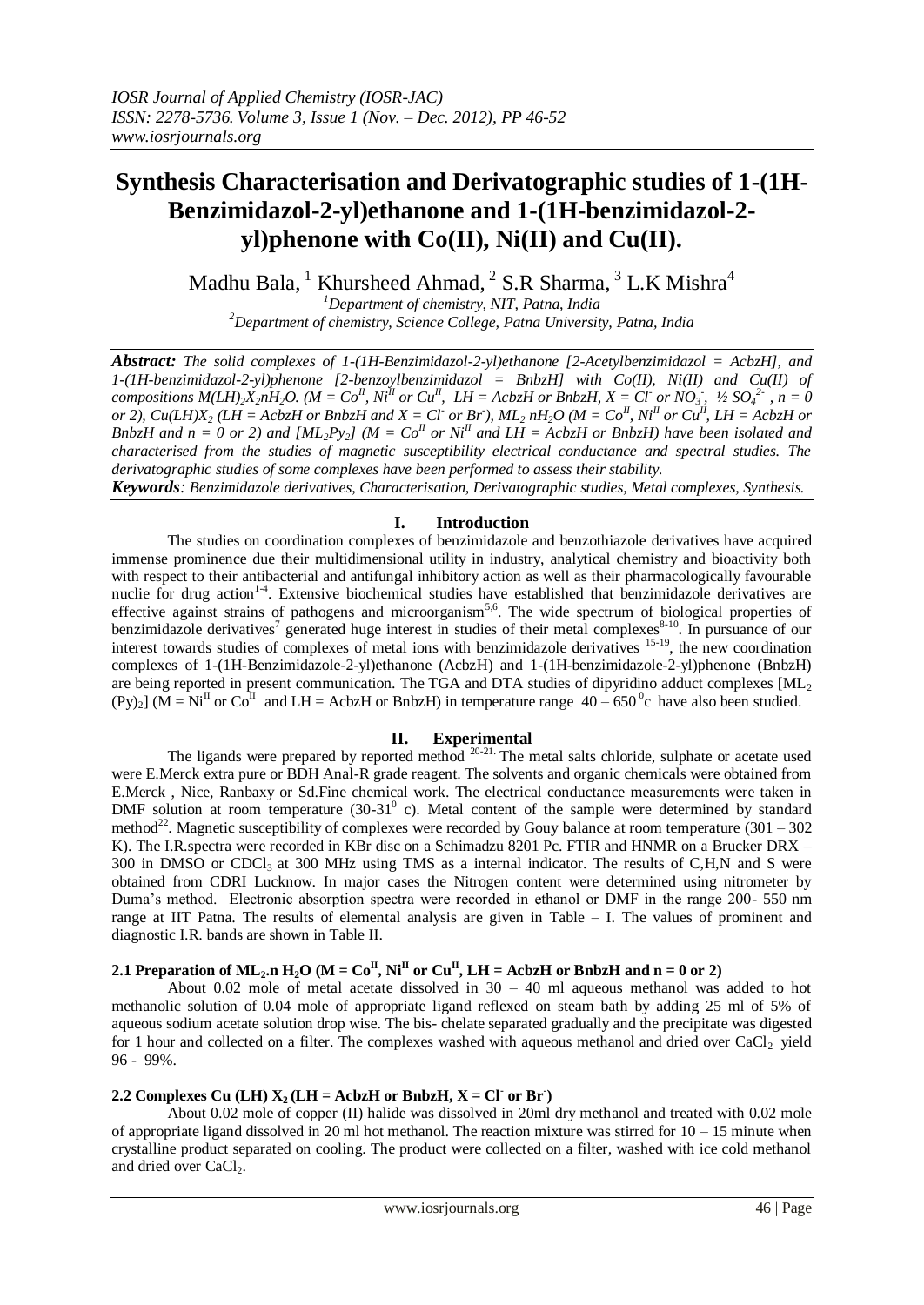# **2.3** Complexes M ((LH)  $X_2 \cdot nH_2O$  (M =  $Co^{\text{II}}$  or  $Ni^{\text{II}}$ , LH = AcbzH or BnbzH,  $n = 0$  or 2 and  $X = Cl$  or Br<sup>-</sup>)

About 0.02 mole of appropriate metal halide was dissolved in hot dry methanol (20ml) and added with stirring to 0.04 mole of ligand dissolved in methanol (20ml). The resulting solution were concentrated on steam bath to 10 – 15 ml and chilled with stirring when dihalo complexes separated slowly. The products were collected on a filter washed with cold methanol and dried in air and finally in a desiccator over  $CaCl<sub>2</sub>$ . The yeild  $80 - 90\%$ .

## **2.4** [M  $(LH)$   $_2(H_2O)$   $_2$ ]  $SO_4$   $(M = Co^{II} Cu^{II}$  and  $Ni^{II}$ ,  $LH = AchizH$  or BnbzH)

The complex sulphates were prepared as above by using aqueous solution of metal sulphate and ligand in 1:2 molar ratio in hot methanol. The mixed solution on refluxing, yielded complex sulphate on gentle warming. The product were filtered, washed and dried over CaCl<sub>2</sub>.

## **2.5**  $[ML_2P_{V_2}]$  (LH = AcbzH or BnbzH and  $M = Co^{II}$  or  $Ni^{II}$ )

About 0.02 mole of aqueous methanol solution of metal chloride was added with constant stirring to methanol solution of 0.4 mole of ligand (40ml) containing  $5 - 6$  ml pyridine. The resulting solution was heated on steam bath and treated with dilute ammonia  $(5 - 10$  ml) when crystalline pyridine adducts separated gradually. The product collected on filtered, washed with methanol containing pyridine. The complexes were dried in a desiccator over KOH in pyridine atmosphere. The complexes were analysed and results of elemental analysis are given in Table I.

| Compound                                    | Colour                 | % Analysis Found / (Cal) | $\mu_{\text{eff}}$ | $\alpha$   |                           |           |                                  |
|---------------------------------------------|------------------------|--------------------------|--------------------|------------|---------------------------|-----------|----------------------------------|
|                                             |                        | M                        | C                  | H          | $\overline{N}$            | <b>BM</b> | ohm <sup>-</sup><br>$\mathbf{1}$ |
|                                             |                        |                          |                    |            |                           | 304       |                                  |
|                                             |                        |                          |                    |            |                           | K         | mol <sup>-</sup>                 |
|                                             |                        |                          |                    |            |                           |           | cm <sup>2</sup>                  |
| Cu(LH)Cl <sub>2</sub>                       | Greenish               | 21.31(21.54)             | 36.42(36.67)       | 2.68(2.71) | 9.31(9.53)                | 1.82      | 12                               |
| Cu(L'H)Cl <sub>2</sub>                      | Greenish<br>yellow     | 17.76(17.80)             | 47.41(47.12)       | 2.91(2.81) | 7.91(7.85)                | 1.87      | 10                               |
| Cu(LH)Br <sub>2</sub>                       | <b>Brown</b>           | 16.32(16.54)             | 28.01(28.16)       | 1.91(2.08) | 7.10(7.36)                | 1.86      | 15                               |
| Cu(L'H)Br <sub>2</sub>                      | <b>Brown</b>           | 14.01(14.24)             | 37.48(37.71)       | 2.41(2.24) | 6.10(6.28)                | 1.82      | 12                               |
| $[Cu(LH)2(H2O)2]SO4$                        | <b>Bluish</b><br>green | 12.11(12.30)             | 41.71(41.90)       | 3.55(3.88) | 10.48(10.86)              | 1.87      | $\overline{135}$                 |
| $[Cu(LH)2(NO3)2]$                           | Yellowish<br>green     | 12.28(12.50)             | 42.31(42.56)       | 3.73(3.94) | 16.41(16.55)              | 1.88      | 15                               |
| $[Cu(LH)2(H2O)2](NO3)2$                     | Bluish<br>green        | 9.61(9.50)               | 50.11(50.33)       | 3.41(3.59) | 12.46(12.58)              | 1.86      | 190                              |
| $[Cu(L'H)2(H2O)2]SO4$                       | Bluish<br>green        | 9.71(9.92)               | 52.42(52.52)       | 3.91(3.75) | 8.91(8.75)                | 1.85      | 140                              |
| Co(LH) <sub>2</sub> Cl <sub>2</sub>         | Pink                   | 13.21(13.08)             | 47.71(48.00)       | 3.68(3.55) | 12.31(12.44)              | 5.01      | 15                               |
| Co(L'H) <sub>2</sub> Cl <sub>2</sub>        | Pink                   | 9.81(10.26)              | 58.41(58.53)       | 3.71(3.48) | 9.58(9.75)                | 4.98      | 13                               |
| $[Co(LH)2(H2O)2]SO4$                        | Pink                   | 11.36(11.52)             | 42.01(42.27)       | 4.01(3.91) | 10.69(10.95)              | 4.96      | 138                              |
| $[Co(L'H)2(H2O)2]SO4$                       | Pink                   | 9.11(9.27)               | 52.81(52.91)       | 3.67(3.78) | 9.31(9.45)                | 4.97      | 140                              |
| Ni(LH) <sub>2</sub> Cl <sub>2</sub>         | Light<br>blue          | 12.91(13.04)             | 47.81(48.00)       | 3.91(3.55) | 12.21(12.44)              | 3.10      | 12                               |
| $\text{Ni}(L^{'}\text{H})_{2}\text{Cl}_{2}$ | Light<br>blue          | 10.11(10.22)             | 58.28(58.54)       | 3.60(3.48) | 9.81(9.75)                | 2.98      | $\overline{10}$                  |
| CuL <sub>2</sub> 2H <sub>2</sub> O          | Ash                    | 14.92(15.19)             | 45.31(45.97)       | 4.51(4.31) | 13.61(13.41)              | 1.87      | 8                                |
| $CuL'_{2}2H_{2}O$                           | Ash                    | 11.63(11.71)             | 62.11(62.05)       | 3.91(4.06) | $\overline{10.18(10.34)}$ | 1.89      | $\overline{10}$                  |
| CoL <sub>2</sub> 2H <sub>2</sub> O          | <b>Buff</b>            | 14.29(14.19)             | 51.84(52.06)       | 4.63(4.34) | 13.41(13.48)              | 5.02      | 8                                |
| CoL <sub>2</sub> 2H <sub>2</sub> O          | <b>Buff</b>            | 10.80(10.92)             | 62.44(62.33)       | 4.21(4.01) | 10.41(10.38)              | 4.98      | 10                               |
| $NiL_{2}^{2}2H_{2}O$                        | Cream<br>yellow        | 10.91(10.89)             | 62.41(62.43)       | 4.23(4.02) | 10.48(10.38)              | 2.87      | 11                               |

**Table - I** Analytical results and physical data of complexes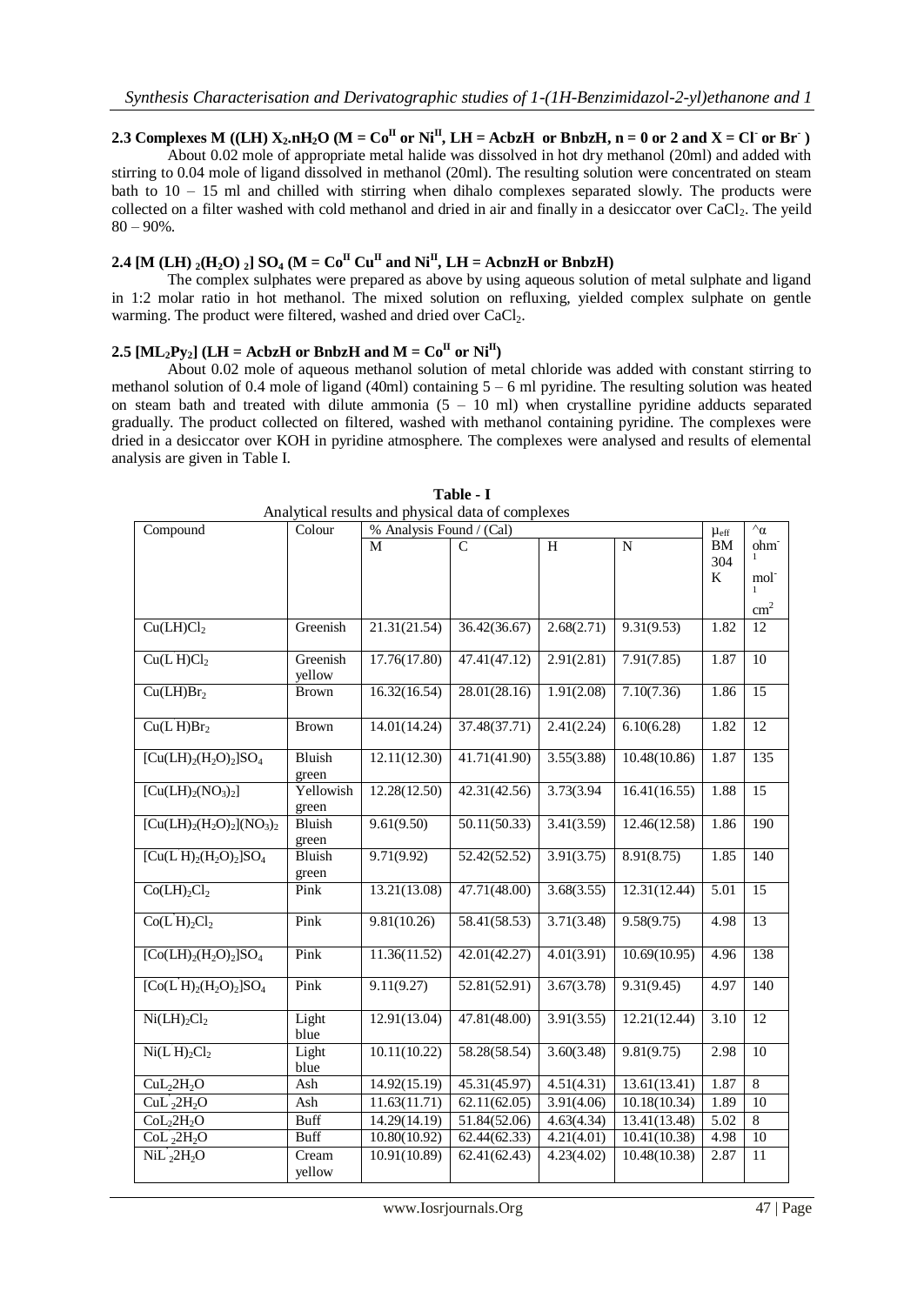| NiL <sub>2</sub> H <sub>2</sub> O   | Cream<br>vellow        | 14.21(14.15) | 51.69(52.08) | 4.51(4.34) | 13.71(13.50) | 2.93 | 9  |
|-------------------------------------|------------------------|--------------|--------------|------------|--------------|------|----|
| $\text{NiL}_2(\text{Py})_2$         | Bluish<br>green        | 10.68(10.93) | 62.69(62.59) | 4.71(4.41) | 15.48(15.65) | 3.12 | 8  |
| CoL <sub>2</sub> (Py)               | Orange<br>vellow       | 11.01(10.92) | 62.81(62.58) | 4.61(4.47) | 15.41(15.65) | 4.89 | 10 |
| $\mathrm{NiL}_{2}(\mathrm{Py})_{2}$ | <b>Bluish</b><br>green | 8.68(8.91)   | 69.46(69.23) | 4.35(4.25) | 12.81(12.75) | 3.01 | 9  |
| $CoL_2(Py)_2$                       | Orange<br>yellow       | 9.01(8.93)   | 69.41(69.22) | 4.31(4.26) | 12.88(12.75) | 5.01 | 10 |

#### **III. Result and Discussion**

The ligand 1-(1H-Benzimidazol-2-yl) ethanone (AcbzH LH) and 1-(1H-benzimidazole-2-yl)phenone (BnbzH L'H)



 $R = CH_3$ , LH = AcbzH  $R = C_6H_5$ , LH = BnbzH

Coordinate as neutral chelating molecule in dry ethanol or methanol in weakly acidic medium forming complexes[ Cu(LH)  $X_2$ ] (X = Cl or Br and LH = AcbzH or BnbzH),[ M(LH)<sub>2</sub>X<sub>2</sub>].nH<sub>2</sub>O (M = Co<sup>II</sup>, Cu<sup>II</sup> or Ni<sup>II</sup>,  $X = CI$  or NO<sub>3</sub> or  $\frac{1}{2}$  SO<sub>4</sub><sup>2</sup> and n = 0 or 2, LH = AcbzH or BnbzH). In basic medium the benzimidazole ring (NH) proton is deprotonated forming neutral bis- chelates  $ML_2nH_2O$  ( $M = Co^{II}$ ,  $Ni^{II}$  or  $Cu^{II}$ ,  $LH = AcbzH$  or BnbzH and  $n = 0$  or 2). The neutral bis chelate form adduct complex  $[ML_2B_2]$  in presence of pyridine at basic medium. The complexes are fairly stable at room temperature and insoluble in water. The dihalo complexes are slightly soluble in ethanol or methanol but dissolve fairly in DMF and DMSO. The other complexes are partially soluble in ethanol and methanol but dissolve appreciably in mixed solvent system. The DMF solution of complexes (Table I) indicated that complex sulphates  $[ML_2 (H_2O)_2] SO_4$  are ionic while others are non-ionic.

The low conductance value of  $\text{[Cu(LH)<sub>2</sub>(NO<sub>3</sub>)<sub>2</sub>]}$  (LH = AcbzH) indicated the nitrate to be bonded with metal atom. The magnetic moment value of  $Co^{II}$ ,  $Cu^{II}$  and  $Ni^{II}$  complexes (Table – I) occur in the normal range of spin free octahedral complexes<sup>23</sup>. The di- pyridine bis ligated complexes  $[ML_2(Py)_2]$  (LH = AcbzH or BnbzH and  $M = Co^{II}$  or  $Ni^{II}$ ) are fairly soluble in ethanol, methanol, acetone and DMF. These complexes can be extracted in cyclohexane and benzene in presence of pyridine quantitavely.

The electronic absorption spectra of complexes in ethanol were recorded in the range 200 – 850 nm and those of ligand in the range 200 – 500 nm. The ligand AcbzH displays three electronic absorption bands located at 205, 240 and 280 nm attributed from  $\sigma \rightarrow \sigma^*$ ,  $\sigma \rightarrow \pi^*$  and  $\pi \rightarrow \pi^*$  transitions. The n $\rightarrow \pi^*$  transition is located as weak shoulder at 320 nm. The ligand BnbzH in ethanol shows absorption bands at 210 nm ( $\sigma \rightarrow \sigma^*$ ) and 246 nm  $(\pi \rightarrow \pi^*)$  phenyl ring and 285 nm  $\{(\pi \rightarrow \pi^*)$  (c=o)} group of ligand molecule. The complexes display d-d transitions in the range 400 – 850 nm as medium to weak band. The electronic absorption band positions of complexes in ethanol or DMF are recorded in Table II. The electronic transition of Ni(II) complexes in the range 24800 – 24200 cm<sup>-1</sup> is assigned to  ${}^{3}A_{2}g\rightarrow {}^{3}T_{1g}$  (p) and absorption between 16500 – 15800 cm<sup>-1</sup> has been attributed to  ${}^3A_2g\rightarrow {}^3T_{1g}$  (F) transition <sup>25</sup>. The medium weak bonds located for cobalt (II) complexes in the range 19400 – 20750, and 22500 – 22750 cm<sup>-1</sup> are assigned to  ${}^4T_{1g} \rightarrow {}^4T_{1g}$  (p) and  ${}^4T_{1g} \rightarrow {}^4A_{2g}$  transition in octahedral field<sup>25</sup>. The prominent band of complex sulphate  $[Co(LH)_2(H_2O)_2]SO_4$ , (LH = AcbzH or BnbzH) at 19400 cm<sup>-1</sup> is attributed to  ${}^4T_{1g} \rightarrow {}^4T_{2g}$  transition acquired intensely due to tetragonal distortion( ${}^d\pi$ - ${}^p\pi$  mixing) copper (II) complexes show strong absorption below 420nm (23,810 cm<sup>-1</sup>) attributed to charge transfer transition while a broad asymmetric absorption band between 14500 – 14300 cm<sup>-1</sup> is assigned to  ${}^{2}B_{1g} \rightarrow {}^{2}A_{2g}$ ,  $\rightarrow {}^{2}B_{1g}$  transition in tetragonal distorted field $^{26}$ .

## **IV. TG and DTA studies**

Derivatographic studies of dipyridine complexes of Co (II) and Ni (II),  $[ML_2Py_2]$  were performed on thermogravimetric balance with heating rate  $10^0$  per minute. All most all di pyridine complexes were stable in dry up to 90<sup>°</sup>c in static air. The complexes Ni(Acbz)<sub>2</sub>Py<sub>2</sub> was stable upto  $105$ <sup>°</sup>c and started loss in weight at  $105^{\circ}$ c giving DTG maxima at  $180^{\circ}$ c and DTA at  $180^{\circ}$ c was exothermic in nature. The TG loss continues upto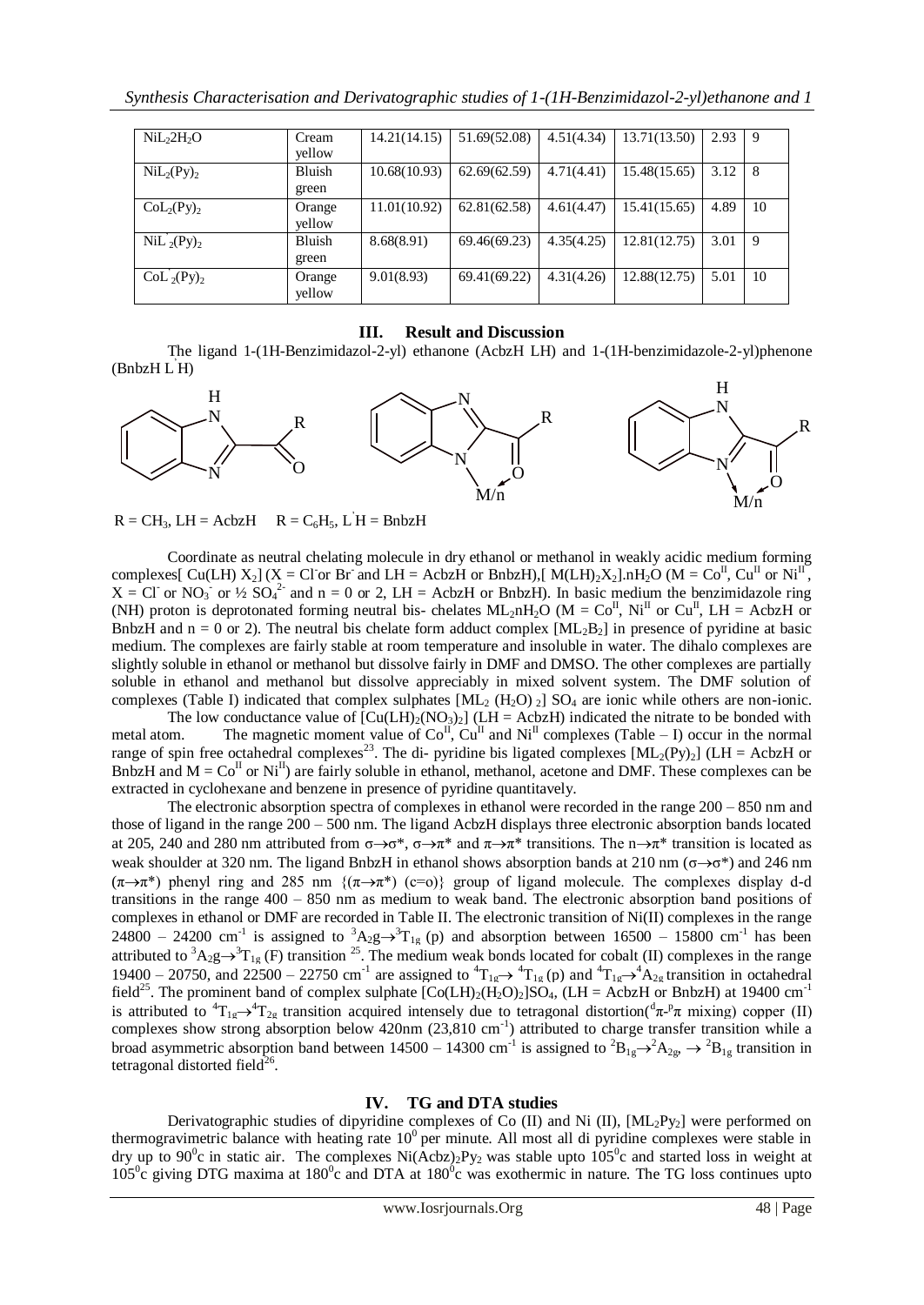230 $^{\circ}$ c giving stable product Ni(Acbz)<sub>2</sub> with weight loss of 30.5% which corresponds to loss of 2Py molecules (calculated value 29.5%). The product Ni(Acbz)<sub>2</sub> was stable between 230<sup>°</sup>c and 340<sup>°</sup>c. After 340<sup>°</sup>c, the product started second stage of weight loss slowly, probably with decomposition and it is rapid with exothermic DTA maxima at 385<sup>°</sup>c. The loss continues slowly upto  $410 - 420$ <sup>°</sup>c with  $46.5\%$  of total weight loss which corresponds to 2CH3CO group from coordinated ligand. The loss calculated at this stage is 45.6%. The product further decomposes rapidly at  $430 - 480^{\circ}$ c forming stable product. The residual weight of product was 13.2% which corresponds to weight of metal oxide (13.9%). The last step of decomposition was also exothermic with DTA maxima at 470<sup>°</sup> c. The thermogram of complexes [Ni (Bnbz) <sub>2Py2</sub>] and [Co (L<sub>2</sub>) Py2] (HL = HAcbz or Hbnbz) were recorded and were found to show similar pattern of thermogram. The results of the thermogram is presented in Table II. It is observed that Cobalt (II) complexes are more stable than Nickel (II) product. The stability of di pyridine adduct is thermally less stable those of acetyl substituted benzimidazole probably due to steric factor.

| Result of TG analysis |                  |               |               |              |             |  |  |  |
|-----------------------|------------------|---------------|---------------|--------------|-------------|--|--|--|
| Compound and          | Temperature of   | Molecule lost | Expected      | % loss found | Nature and  |  |  |  |
| TG step               | $TG$ loss $(0c)$ |               | product       | (calculated) | temperature |  |  |  |
|                       |                  |               |               |              | DTA maxima  |  |  |  |
| Ni(Acbz)2Py2          |                  |               |               |              | 1800C       |  |  |  |
| Ist Step              | $105 - 230$      | 2Py           | [Ni(Acbz)2]   | 30.05(29.5)  | Exothermic  |  |  |  |
| <b>IInd Step</b>      | $340 - 410$      | 2CH3CO        | Ni(Bz)2       | 46.5(45.5)   | 3850C       |  |  |  |
| <b>IIIrd Step</b>     | $420 - 480$      | Decomposes    | <b>NiO</b>    | 86.8(86.1)   | Exothermic  |  |  |  |
|                       |                  |               |               |              | 4700C       |  |  |  |
|                       |                  |               |               |              | Exothermic  |  |  |  |
| Ni(Bnbz)2Py2          |                  |               |               |              | 1600C       |  |  |  |
| Ist Step              | $95 - 200$       | 2Py           | Ni(B2bz)2     | 23.61(23.96) | 3800C       |  |  |  |
| <b>IInd Step</b>      | $330 - 415$      | 2C6H5CO       | Ni(Bz)2       | 56.40(55.90) | Exothermic  |  |  |  |
| <b>IIIrd Step</b>     | $420 - 480$      | Decomposes    | NiO           | 89.10(88.70) | 4750C       |  |  |  |
|                       |                  |               |               |              |             |  |  |  |
| Co(Acbz)2Py2          |                  |               |               |              | 1820C       |  |  |  |
| Ist Step              | $110 - 220$      | 2Py           | Co(Acbz)      | 31.2(29.4)   | 3900C       |  |  |  |
| <b>IInd Step</b>      | $350 - 425$      | 2CH3CO        | Co(Bz)2       | 46.2(45.4)   | Exothermic  |  |  |  |
| <b>IIIrd Step</b>     | $410 - 485$      | Decomposes to | $CoO + Co2O3$ | 85.9(86.1)   | 4800C       |  |  |  |
|                       |                  | form oxide    |               |              | Exothermic  |  |  |  |
| Co(B2bz)2Py           |                  |               |               |              | 1600C       |  |  |  |
| Ist Step              | $90 - 210$       | 2Py           | Co(B2bz)2     | 24.3(23.9)   | Exothermic  |  |  |  |
| <b>IInd Step</b>      | $335 - 425$      | 2C6H5CO       | Co(Bz)2       | 56.2(55.9)   | 3850C       |  |  |  |
| <b>IIIrd Step</b>     | $430 - 485$      | Decomposes    | CoO           | 88.8(88.7)   | Exothermic  |  |  |  |
|                       |                  |               |               |              | 4700C       |  |  |  |
|                       |                  |               |               |              | Exothermic  |  |  |  |

| Table – II       |  |
|------------------|--|
| eult of TG analy |  |

The scheme for derivatographic loss and products formed are shown below.

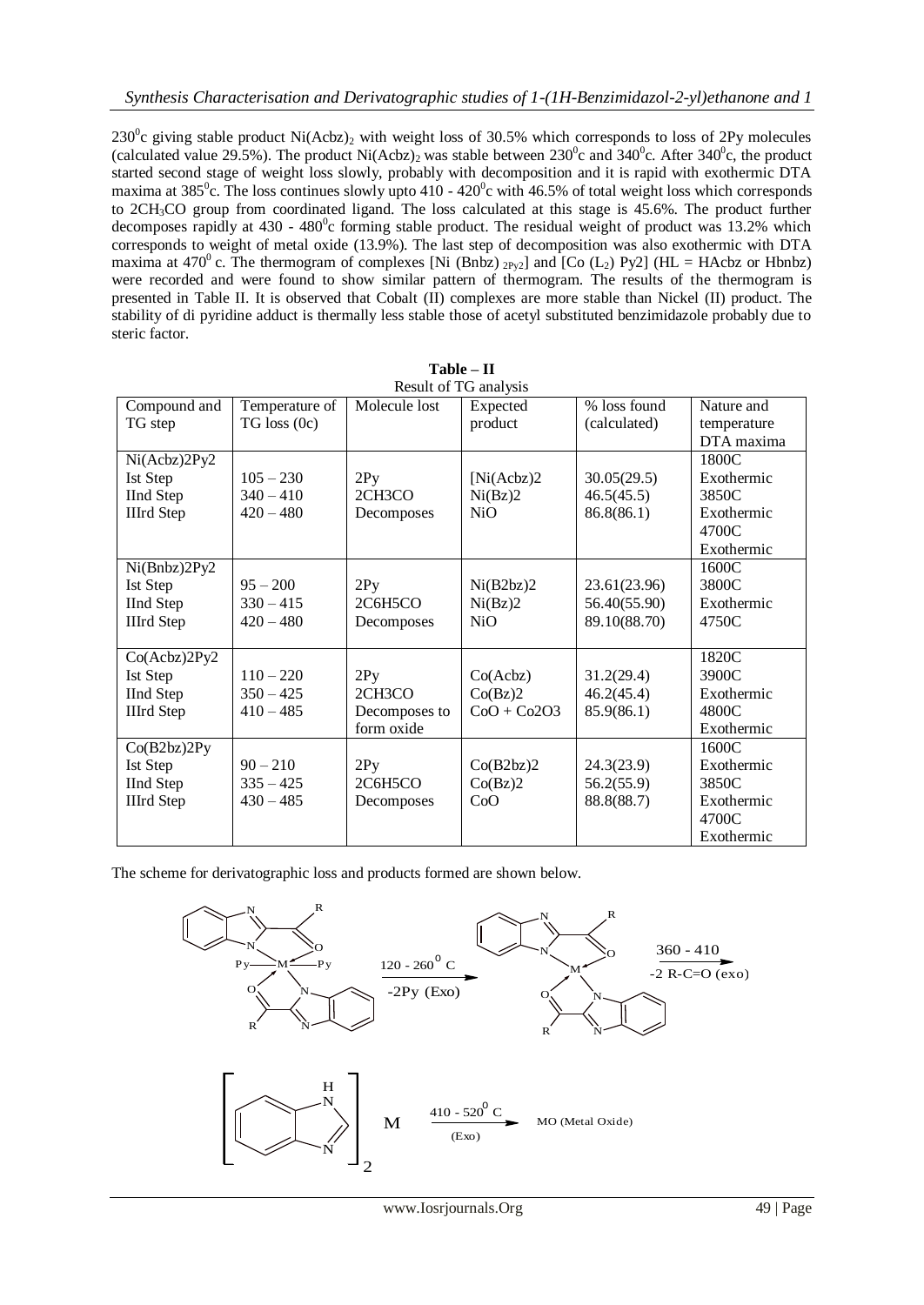The I.R spectra of ligands and their complexes were recorded as KBr disc in the range 4000–400 cm<sup>-1</sup>. AcbzH (CH<sub>2</sub>), (CH), (NH) and phenyl ring (C-H) stretches 2880, 2940, 3060 and 3305 cm<sup>-1</sup> and v (C=O) and at 1655 cm<sup>-1</sup>. The ν(C=N), δ(NH) and ν(C=C) vibrations are 1595, 1512 and 1414 cm<sup>-1</sup>. The ν (NH), ν (CH) phenyl ring in BnbzH was located at 3300 and 3040 cm<sup>-1</sup>. The broad weak band at  $3260 - 3150$  cm<sup>-1</sup> can be attributed to hydrogen bonded (NH-O=C-) vibration<sup>27</sup>. The v (CO) of BnbzH is observed at 1704 cm<sup>-1</sup> as very strong and sharp band. The I.R band located 1612, 1590, 1530, 1485 and 1430 cm<sup>-1</sup> can be assigned to  $v(C=N)$ ,  $v(C=N)$ , δ(NH) and ν(C=C) and phenyl ring skeletal vibrations. The AcbzH and BnbzH complexes ν(C=O) band between 1653 – 1626 cm-1 suggesting the involvement of carbonyl oxygen to metal atoms. The complexes containing neutral ligand display  $\delta(NH)$  as prominent band near 1510  $\pm$  5 for AcbzH complexes while near 1525  $\pm$  5 in case of complexes with BnbzH. The absence of ν (NH) and δ (NH) in complexes with deprotonated ligand suggested deprotonation of (NH) proton in bis chelated neutral complexes. The diagnostic IR bands of some complexes are recorded in Table III. The complex sulphate  $[NiL_2(H_2O)]$   $SO_4$  and  $[CuL_2(H_2O)_2]SO_4$  display  $SO_4$   $v_1$  and  $v_4$ stretch as strong and broad band at  $1105 - 1115$  and  $615 - 618$  cm<sup>-1</sup> conforming ionic nature of sulphate<sup>27</sup>. The dinitro copper (II) complex  $\text{[CuL}_2(\text{H}_2\text{o})_2\text{]}(N\text{O}_3)_2$  disply a strong band at 1381 cm<sup>-1</sup> ionic nitrate group<sup>27</sup>. The v<sub>3</sub> (NO<sub>3</sub>) of complex [Cu (AcbzH)  $_2$  (NO<sub>3</sub>)<sub>2</sub>] splits into two band located at 1438 and 1282 cm<sup>-1</sup> suggesting coordinated nature of NO<sub>3</sub> group. The bis pyridino complexes exhibit strong y (C=N) band at 1590  $\pm$  5 and pyridine ring breathing mode of vibrations at  $1020 \pm 5$  cm<sup>-1</sup> for coordinated pyridine molecule. In finger print region, the ligand and complexes display a number of i.r bands for skeletal and plane as well as out of plane (C-H) and (N-H), (C=N), (C-C) and (C=O) bending mode of vibrations<sup>27-30</sup>.





The NMR and mass spectra of ligand molecules were recorded at IIT Patna and CDRI Lucknow. The mass spectra (m/z) of AcbzH gave M<sup>+</sup> 160(30%), 145(10%), 118(100%), 91, 90, 63 and 43(100% base peak). The C<sup>13</sup> spectra displayed CH<sub>3</sub> signal at 26.07 ppm and phenyl plus imidazole ring carbon atom signals at  $\delta$  = 112.3, 121.97, 123.93, 126.63, 133.78, 143.46 and 147.76. The (C=O) carbon signal was located at 192 ppm. The <sup>1</sup>HNMR spectrum of AcbzH showed CH<sub>3</sub> at  $\delta$  = 2.78 (3H, S) and  $\delta$  = 7.28 – 7.80 (4H multiplet for benzene protons). The NH proton signal was observed at  $\delta = 13.42$  ppm.

The mass spectral M/z value of BnbzH (M = 222) gave M<sup>+</sup> signal at 222(57%), 221(12%), 194(100%), 145(12%), 118(45%), 77(60%) and 56(15%). The base peak is formed due to formation of 2- Phenylbenzimidazole. The <sup>13</sup>CNMR of ligand BnbzH shows  $\delta$  at 111.96, 122.29, 123.75, 126.45 128.51, 131.33, 133.19, 133.88, 135.39, 143.98 and 147.76 for phenyl ring <sup>13</sup>c signals and δ = 184.05 for C=O Carbon. The <sup>1</sup>HNMR signals of phenyl proton were observed between  $\delta$  = 7.257 and 7.990 as multiplets. The NH proton were observed at  $\delta = 8.693$  and 8.717 ppm (for 1H). The splitted (NH) signals indicated that free ligand (CO) exists in cis and trans to (NH) part of benzimidazole nucleus. The mass spectrum of Zinc (II), BnbzH complexes  $[Zn(Bnbz)_2]$  displayed absence of (NH) proton signals of ligand form  $\delta = 8.693$  and 8.717 ppm supporting the deprotonation of NH proton in bond formation. The phenyl ring proton signals get down field shifted and observed at 7.215 to 8.105 ppm as multiplets. The down field shifting supported delocalisation of CH proton in chelate ring formation on complexation. The probable structures of complexes are shown below:-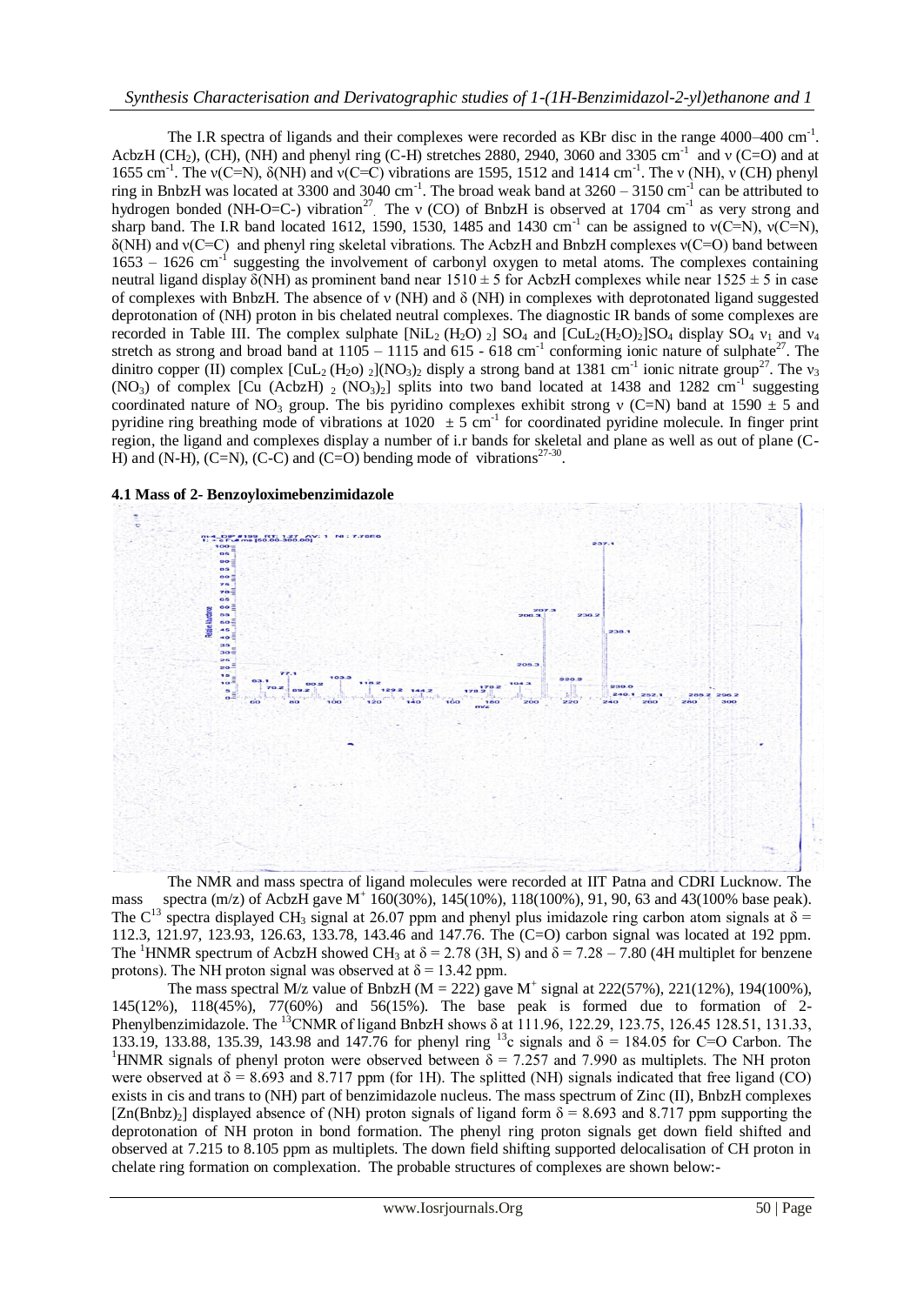









 $(M = Co^{II}, Cu^{II} \text{ or } Ni^{II})$ Structure of  $\text{[ML}_{2}\text{(H}_{2}\text{O})_{2}\text{]}$  type of complexes, octahedral

## **4.2 IR spectra of Benzoyloxime benzimidazole**



## **4.3 Diagnostic IR bands of ligands and some metal complexes.**

| Compound                             | v(NH)          | $v(C=O)$ | $v(C=N)$ | $\delta(NH)$ | P <sub>V</sub><br>ring<br>breathing | Out<br>of<br>plane<br>substituated<br>phenyl |
|--------------------------------------|----------------|----------|----------|--------------|-------------------------------------|----------------------------------------------|
|                                      |                |          |          |              | mode                                | $(C-H)$                                      |
| $AcbzH = L'H$                        | 3305sb<br>3045 | 1672sb   | 1612     | 1515         | 1026                                | 748                                          |
| $Bn b z H = L^2 H$                   | 3280m<br>3060  | 1655     | 1605     | 1540         | 1032                                | 745                                          |
| Cu(L'H)Cl <sub>2</sub>               | 3280<br>3050   | 1653     | 1597     | 1518         | 1020                                | 745                                          |
| Cu(L <sup>''</sup> H)Cl <sub>2</sub> | 3250<br>3040   | 1648     | 1597     | 1532         | 1052                                | 740                                          |
| Cd(L'H)Cl <sub>2</sub>               | 3300<br>3040   | 1652     | 1586     | 1518         | 1020                                | 746                                          |
| Cd(L'H)Cl <sub>2</sub>               | 3280<br>3050   | 1662     | 1588     | 1530         | 1030                                | 748                                          |
| Co(LH) <sub>2</sub> Cl <sub>2</sub>  | 3300<br>3040   | 1642     | 1602     | 1515         | 1015m                               | 752                                          |